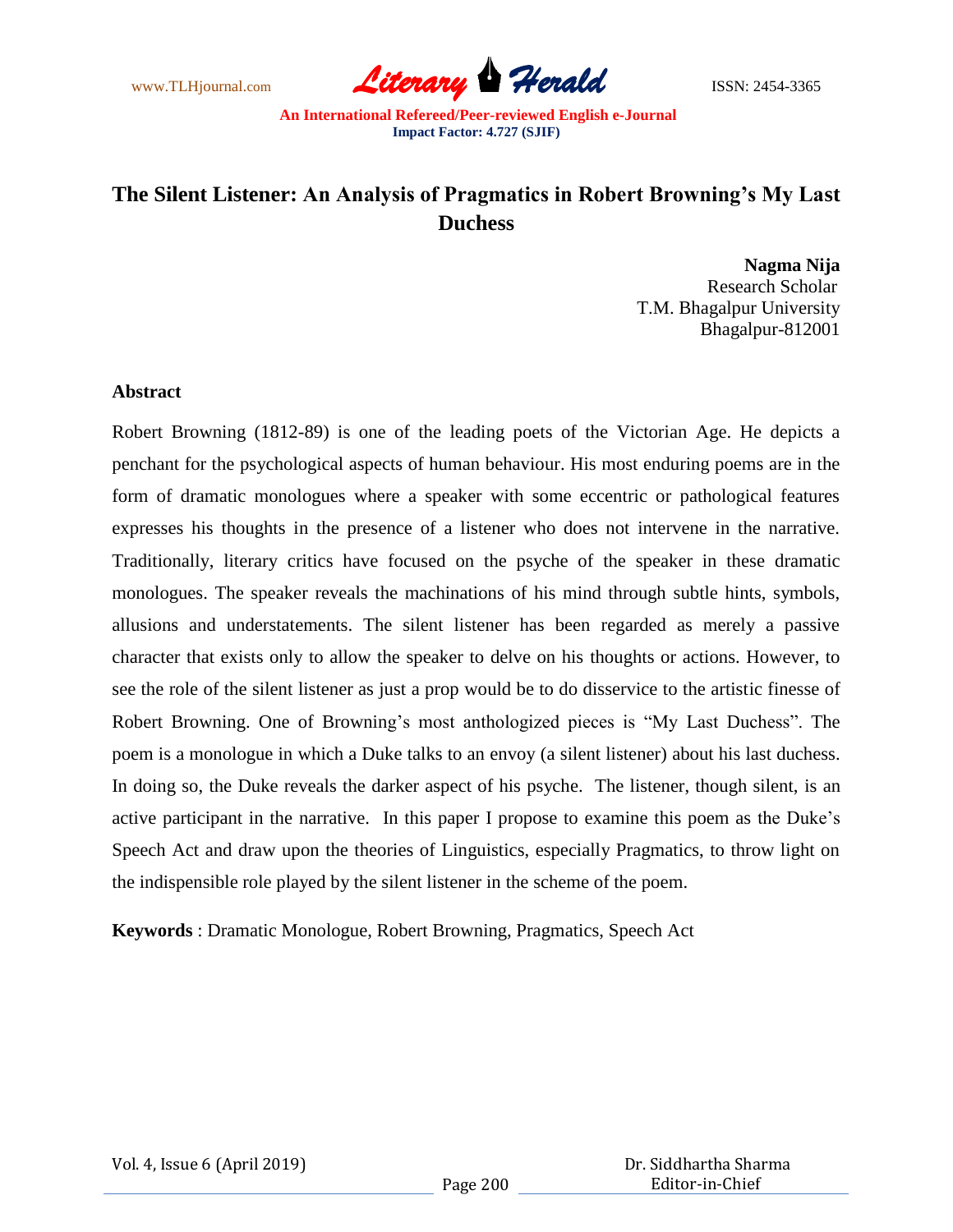

The Victorian poet Robert Browning (1812-1889), has been hailed as the exceptional optimist in an age of brooding doubt. His fame in English literature rests mainly upon the dramatic monologues in which he captures the psychological state of a speaker who is usually of a more dominant social stature in comparison to his listener. The dramatic monologues explore the hidden and often dark recesses of the human mind. Browning's greatness lays in the fact that the monologues not only reflect the psychological workings of the speaker but also the social equation between the speaker and the listener. Traditionally, the listener, who is silent throughout the conversation, has not been given much critical attention. The focus has been on the speaker's mindset and his point of view. But more recently, the role of the silent listener has come under more alert critical inquiry. One of the most appreciated dramatic monologues of Robert Browning is "My Last Duchesse". The poem has a listener whose silence facilitates the antics of a near narcissist speaker. The silent listener is not just a prop but an indispensible part of the context of the poem whose absence would materially alter the meaning of the poem. The theory of Pragmatics, a branch of Applied Linguistics, can offer a refreshingly new insight into the role of the silent listener in the dramatic monologue.

> ―Pragmatics is the study of invisible meaning, or how we recognize what is meant even when it is not actually said or written. In order for that to happen, speakers or writers must be able to depend on a lot of shared assumptions and expectations when they try to communicate. The investigation of those assumptions and expectations provides us with some insights into how we understand more than just the linguistic content of utterances. From the perspective of pragmatics, more is always being communicated than is said." [Yule, 142]

This paper seeks to study the nature of the silence of the listener in the poem "My Last" Duchess" and understand whether it serves as encouragement and approval or suggests discomfort and resistance to the speaker.

| Vol. 4, Issue 6 (April 2019) |  |  |  |
|------------------------------|--|--|--|
|------------------------------|--|--|--|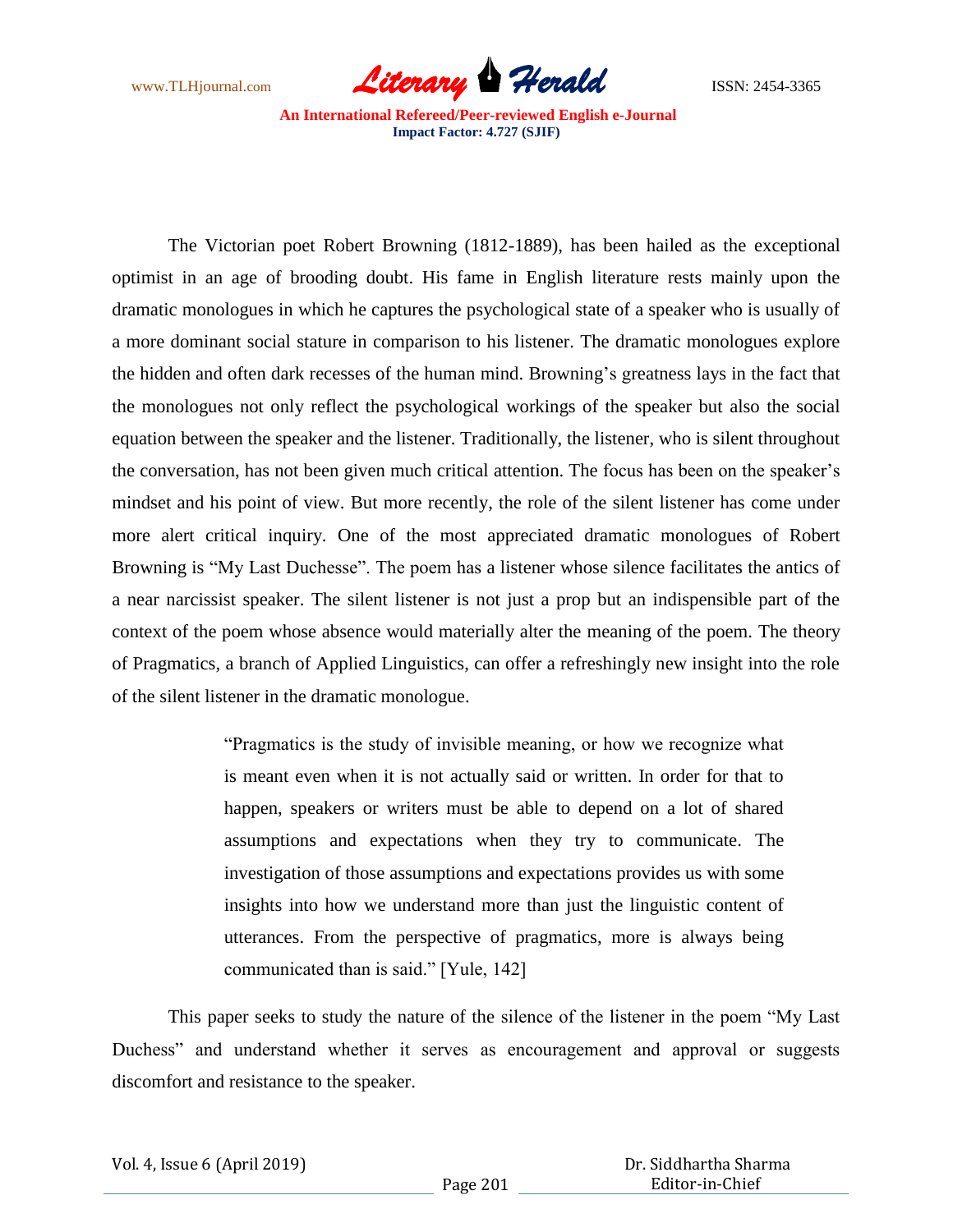

The presence of the silent listeners in the dramatic monologues essentially turns them into speech acts wherein the speaker(s) perform certain actions through their utterance. In Browning's "My Last Duchess", the speaker is the Duke of Ferrara, a man of high stature. The context of the speech act is that he is entertaining an envoy who has apparently come to him with a marriage proposal. The Duke begins his speech thus:

> ―That's my last Duchess painted on the wall, Looking as if she were alive. I call That piece a wonder, now : Fra Pandolf's hands Worked busily a day, and there she stands."

> > [Browning]

The presupposition in this case is that the envoy (the silent listener) is aware that the Duke is a widower at present. The knowledge of the Duchess's death must have been in the public knowledge. These remarks make a reference to the last Duchess. The adjective ‗last' is full of meaning. It hints at a sequence or a series – something which underplays the uniqueness of the Duchess. The possibility of the Duke having a wife before the ‗last' one cannot entirely be ruled out. The listener must be aware of this. The other important signifier in the opening remarks is the word 'now'. It is an example of what is called a 'deictic expression' in Pragmatics. It points towards a particular time i.e. 'the present' - as the Duke speaks to the envoy, which is a time after the death of the last Duchess. The word lends ambiguity to the ‗implicature' (the implied meaning) of the speaker. The time reference is the present but in terms of the context of the action, 'now' also signifies the time after the death of the Duchess. This obviously opens a new scope of interpretation for the listener. As George Yule observes :

> ―It must be the case that we use the meanings of the words, the context in which they occur, and some pre-existing knowledge of what would be a likely message as we work toward a reasonable interpretation of what the producer of the sign intended it to convey. Our interpretation of the ‗meaning' of the sign is not based solely on the words, but on what we think the writer intended to communicate." [Yule, 143]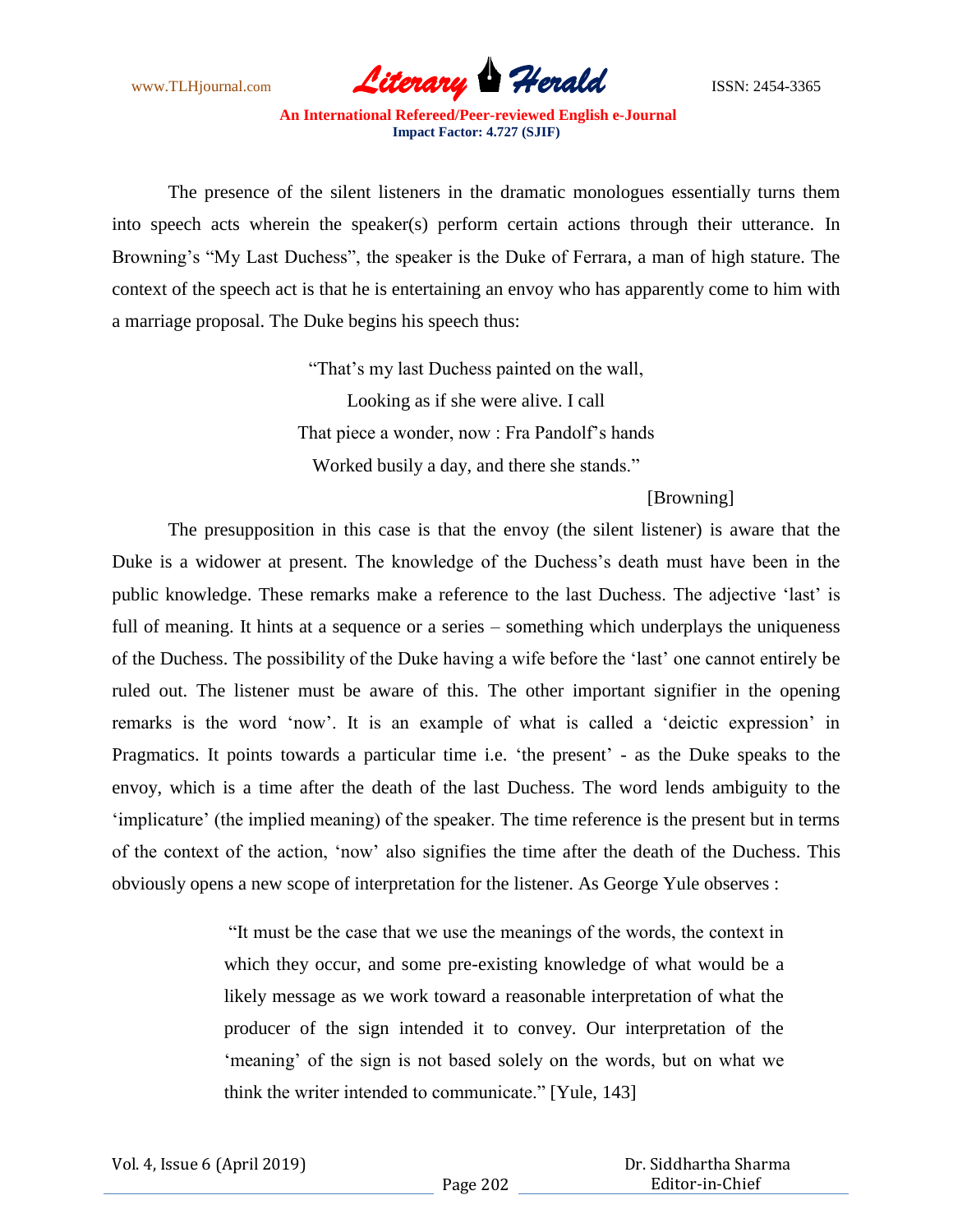

It is logical to infer that the envoy is also faced with the question of interpreting the word ‗now' in these terms which gives him the reason to doubt the Duke at the onset of the narrative. It is pertinent to note that the envoy is of a lower social stature than the Duke and the power equation between them is heavily tilted in favour of the latter. The envoy maintains his composed demeanour lest he should offend the Duke. The reference to Fra Pandolf is also suggestive. The duke chooses to call that 'piece' a 'wonder' now. He is more inclined towards appreciating the work of art than in showing genuine love for his deceased wife. The words chosen by the Duke are 'there she stands'. Here again, the word 'there' is a deictic expression which may point towards the physical space where the portrait of the duchess is hung or the fact that the duchess is dead in the 'present' time. The reader empathizes with the listener in this monologue.

> ―As the Duke of Ferrara gradually explains both himself and the select contents of his privy chamber, a reader is cast in the role of listening ambassador opening the preliminaries to the acquisition of the next duchess (the last one having been disposed of). "[Sanders, 435]

The Duke has obvious love for theatrics which is reflected in the manner in which he draws the curtain over the portrait.

> ―Commentators have sensed that the Duke is staging a show for the envoy by drawing and closing curtains and speaking rhetorically. Critics have stressed the dramatic basis of the Duke's speech and how the monologue sustains a central metaphor of drama and performance. If one pays close attention to the Duke's language and gestures, one notices the extent to which he is involved in a drama of social pretension- of ceremonious posturing, play-acting and verbal artifice." [Mukherjee, 88]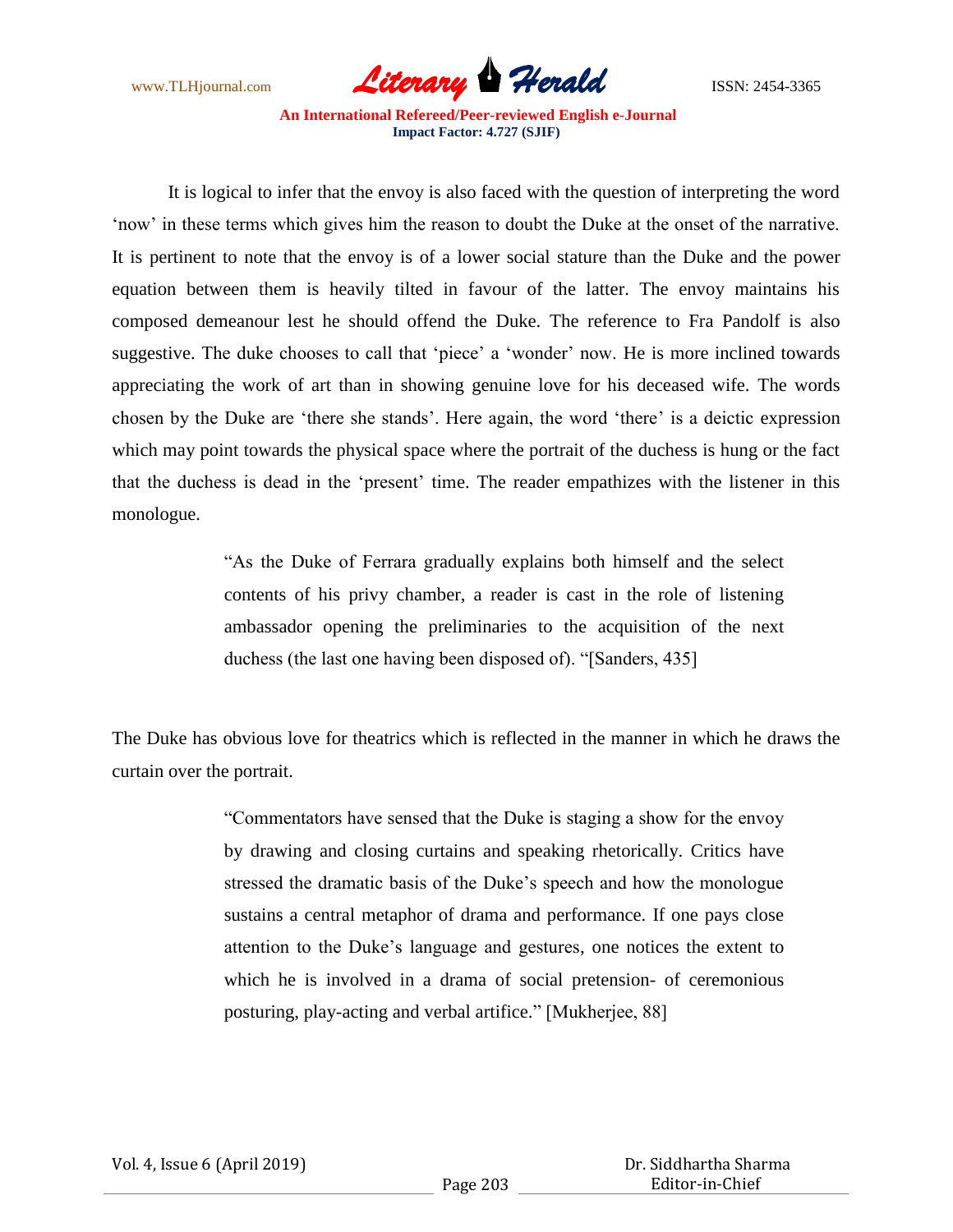

The above analysis suggests that the speech act of the Duke is as much 'performative' (denoting action) as it is ‗constative' (denoting statement). The listener is constantly aware of this.

> ―Viewed in terms of the communicative acts, represented or otherwise, the silent listener is absolutely crucial; the dramatic situation itself is obviously only created by the presence of the other, and he is necessary for the delineation of the speaker's self-portrait. Recent work on the pragmatics of silence has outlined the many ways in which silence is clearly not mere absence of speech but is itself heavy with communicative value; there is communication structured through silence, just as through speech." [Wagnor-Lawler]

The silent speaker is not just a prop for the Duke to evince his theatrics. He is an active participant in the action. The Duke addresses him at least five times in the middle of his monologue. The first explicit address comes when he draws the curtains on the duchess :

> ―…(since none puts by The curtain I have drawn for you, but I)"

## [Browning]

This reflects on the character of the duke. He comes across as someone who is authoritarian and self-centred to the readers. The statement is in the parenthesis and may indicate an aside or just a thought. It is not clear whether the envoy actually listens this. This is where the problem of interpretation occurs.

> ―Through the performance of interpretation, the reader distinguishes her/himself from both the speaker and the auditor: in doing so, the reader both fulfills, but also ironically undermines, the speaker's apparent tyranny over the communicative situation that makes up the discourse of the poem." [Wagnor-Lawler]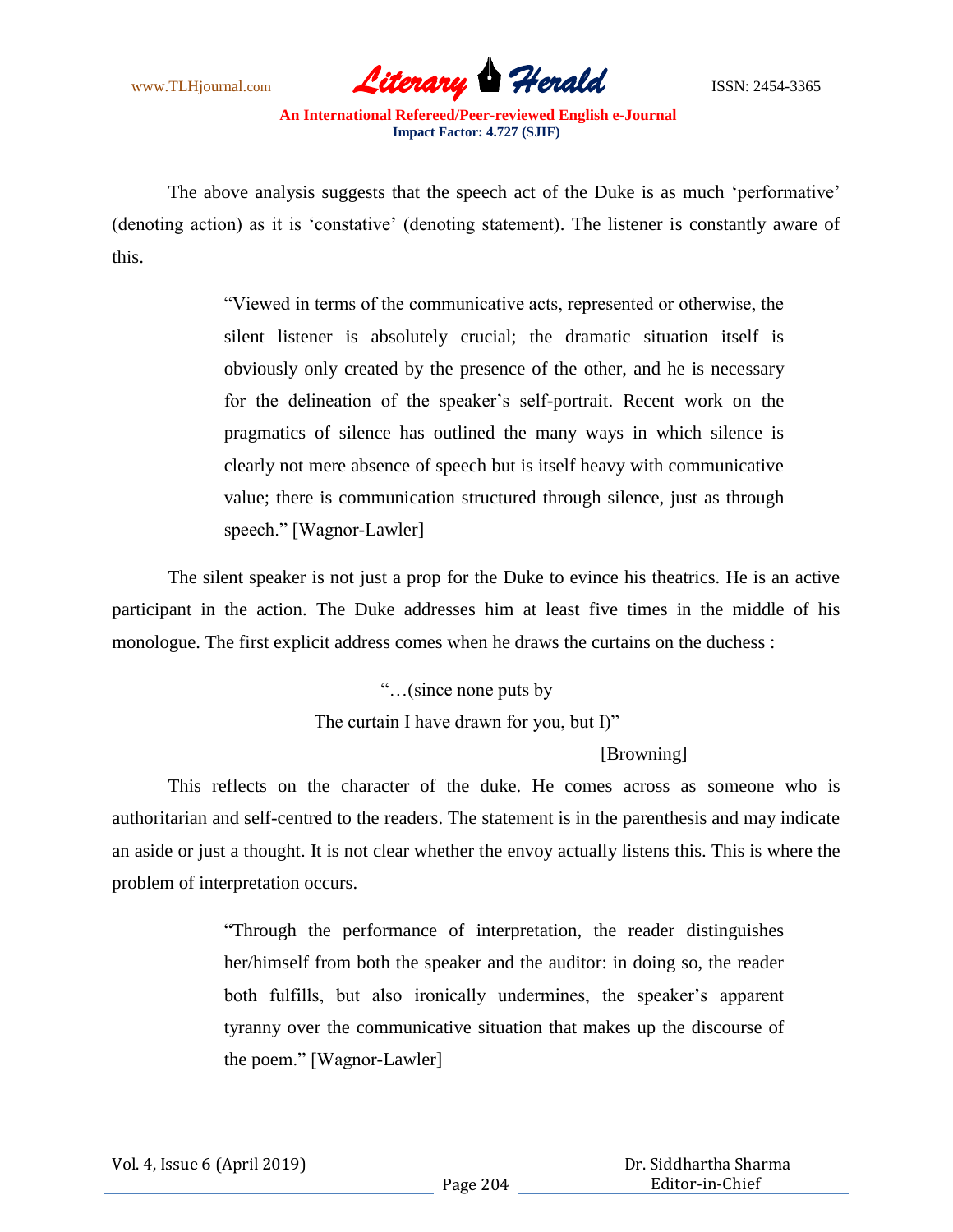

Next reference to the envoy occurs when the Duke talks about the time when Fra Pandolf, the painter was painting the Duchess's portrait.

> ―…Sir, 'twas not Her husband's presence only, called that spot Of joy into the Duchess' cheek; perhaps Fra Pandolf chanced to say, "Her mantle laps Over my lady's wrist too much," or "Paint" Must never hope to reproduce the faint Half-flush that dies along her throat."

> > [Browning]

It is clear that the Duke is self-conscious and his actions and speech are well thought out. He insinuates a possible relation between the duchess and Fra Pandolf. This is obviously something that the duke suspects. The manner in which he reconstructs the dialogue between them before the envoy is akin to performance on stage. The manner of utterance of these lines can accentuate the suggestion of an affair between the two. As readers, we may presuppose that this part of the Duke's monologue serves the sole purpose of creating a sniff of doubt in the mind of the envoy about the character of the Duchess. Here more is being communicated than is being said. The monologue obviously takes into consideration and is being shaped by the presence of the listener. The Duke carries forward his narrative about the Duchess

> ―…She had A heart—how shall I say?— too soon made glad, Too easily impressed; she liked whate'er She looked on, and her looks went everywhere. Sir, 'twas all one! My favour at her breast, The dropping of the daylight in the West, The bough of cherries some officious fool Broke in the orchard for her, the white mule She rode with round the terrace—all and each

 Dr. Siddhartha Sharma Editor-in-Chief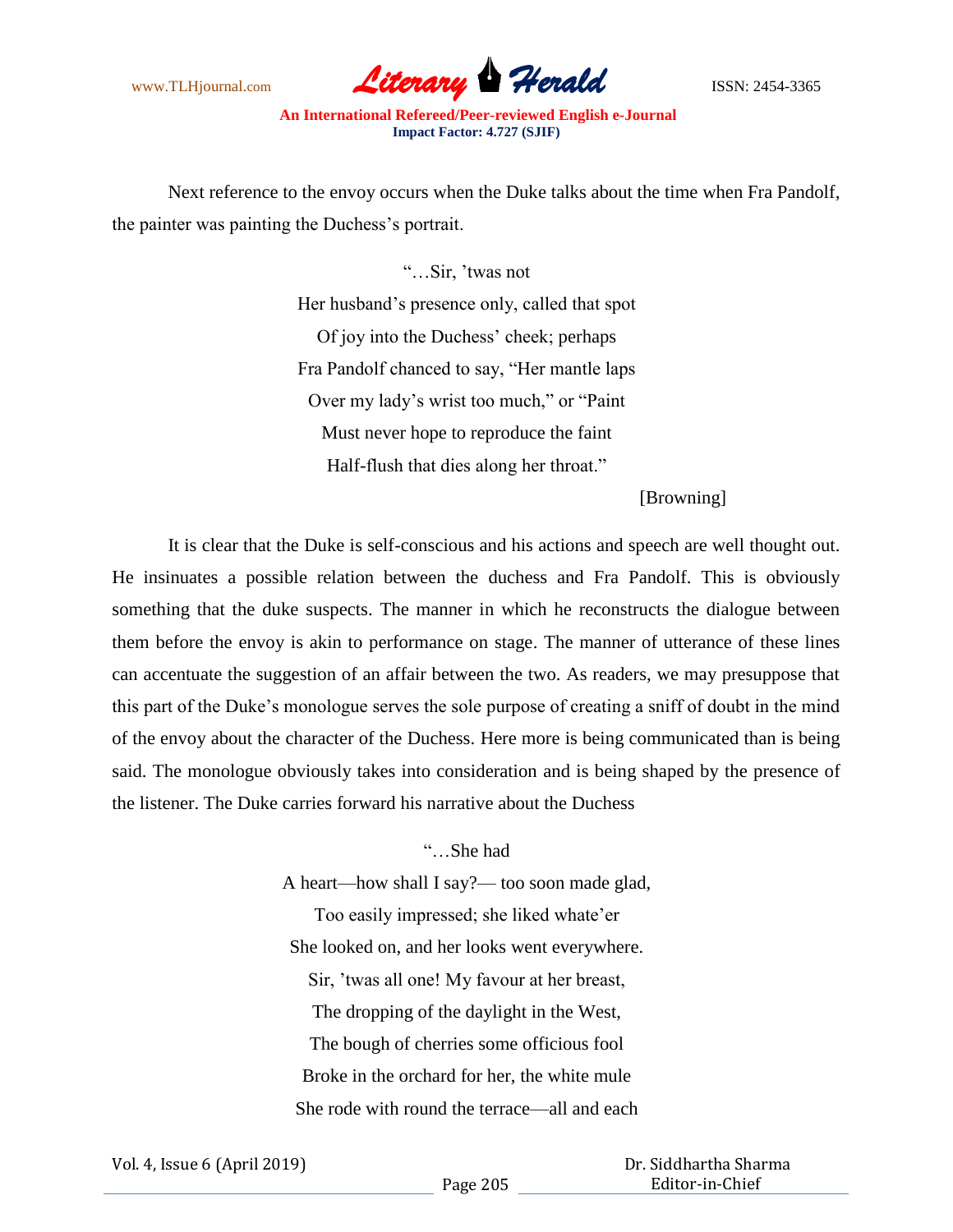

Would draw from her alike the approving speech,

Or blush, at least."

[Browning]

The phrases like 'too soon' and 'too easily' impose his subjective referencing upon the listener. He very shrewdly intersperses his monologues with constatives and performatives to drive home his point- that the Duchess was a woman of questionable character. He makes a forceful argument for his case. The use of apostrophe (his addressing the envoy as 'sir') is a rhetorical device to convince the envoy about the innuendos that the duke subtly conveys. He talks in the same breath about his 'favour' at her breasts (his own authority), dropping of daylight in the West (divine authority), a 'bough of cherries' (an insignificant object for the speaker) which some 'officious fool' (obviously of a lower social stature than the speaker) brought for her and even 'the white mule' (signifying the epitome of offense that can be done to his authority). This is suggestive of his eccentric nature. He goes on :

> Oh, sir, she smiled, no doubt, Whene'er I passed her; but who passed without Much the same smile? This grew; I gave commands; Then all smiles stopped together.

## [Browning]

The use of rhetorical question in these lines is intended for the envoy. Though the Duke asks the question, he does not wait for the answer of the envoy. This speaks volumes about the Duke's overpowering nature. The 'commands' are euphemism for death penalty for the Duchess. ‗All' smiles is another referent which leaves much to be interpreted. It may mean death penalty for the Duchess so as to stop her smiles at various instances. It may also mean the death penalty of the Duchess and all the people connected with her (Fra Pandolf, for instance) whom the Duke was jealous of. The latter inference is substantiated by the use of the word 'together'. This inference would have been even more appalling for the envoy. Now the Duke, having conveyed to the envoy his side of the story, literally commands the envoy to rise from his seat so that he

Vol. 4, Issue 6 (April 2019)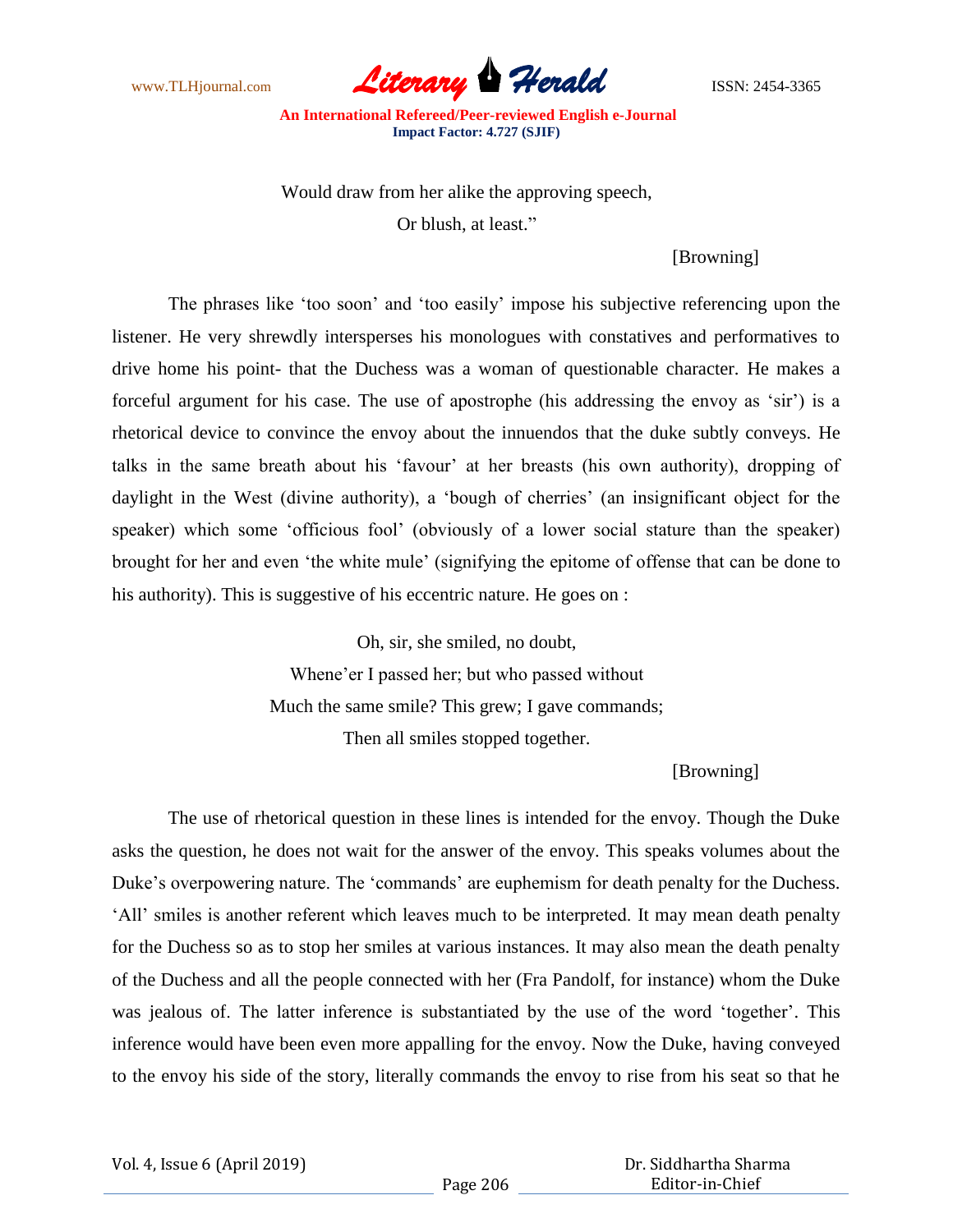

pays full attention to his point of 'dowry'. This is apparently the main intention of the Duke in dwelling at length over his 'last' Duchess.

> ― Will't please you rise? We'll meet The company below, then. I repeat, The Count your master's known munificence Is ample warrant that no just pretense Of mine for dowry will be disallowed; Though his fair daughter's self, as I avowed At starting, is my object."

> > [Browning]

The Duke uses the phrase 'known munificence' for the Count's nature, whose daughter's marriage proposal the envoy has come. He further supplements that with his 'just pretense' for Dowry. It is interesting because the phrase is almost oxymoronic. He concedes that he is staging pretence for dowry, but adds 'just' to stress that the same is justified (because of his authority and stature). The Count's 'fair daughter' is his 'object' which points towards the fact that the Duke is not so much interested in having a wife as he is in having a beautiful object. Again, more is being communicated than is being said. The envoy now begins to proceed downstairs without saying a word. But the Duke stops him:

> ―…Nay, we'll go Together down, sir. Notice Neptune, though, Taming a sea-horse, thought a rarity, Which Claus of Innsbruck cast in bronze for me!" [Browning]

He is not finished yet and would not allow leave to the envoy. He commands the envoy to come downstairs along with him. As they step down, the Duke shows to the envoy a bronze casting in which the Roman God Neptune is shown taming a sea horse. The image is bound to convey a feeling of threat to the envoy. The reference to Claus of Innsbruck is almost similar to the prior reference to Fra Pandolf. As the envoy has previous knowledge of the latter's fate, he

Vol. 4, Issue 6 (April 2019)

 Dr. Siddhartha Sharma Editor-in-Chief